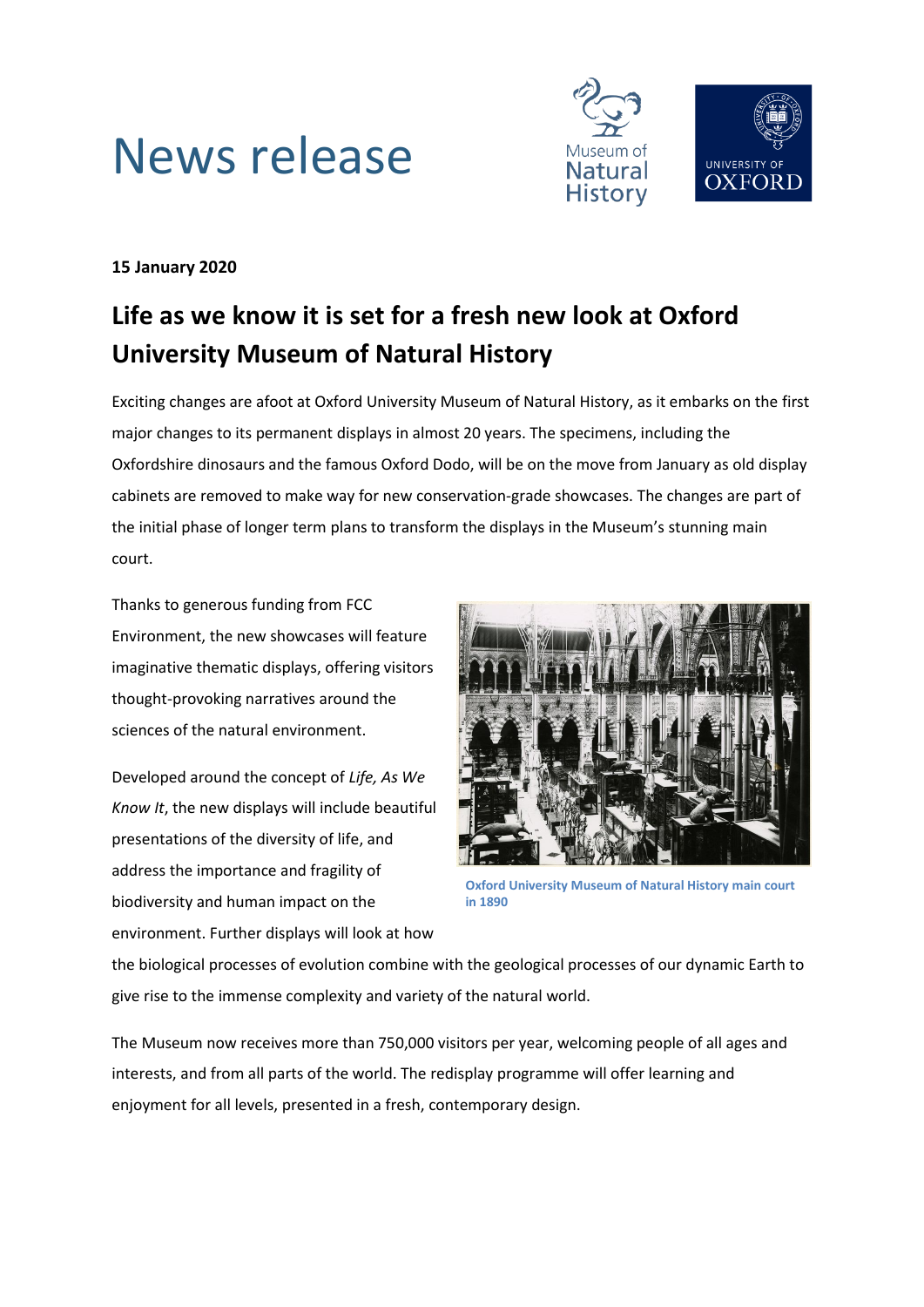Beginning in January, the central twelve display cases will be removed, one by one, outside Museum opening hours. New cases by specialist showcase manufacturer Click Netherfield will be installed in the court from April. Designed in keeping with the historical aesthetic of the Museum, the new showcases will be built to the same dimensions and form as the current cases, and positioned in the same arrangement. Their structure will offer a lighter, more elegant framework, with a



**Archival image of Oxford University Museum of Natural History main court, date uncertain**

greater degree of transparency, allowing the architecture more visual space. They will also better protect and preserve the specimens on display by providing better environmental conditions than the current cases.

The last major redevelopment of the permanent exhibits dates from the early 2000s, when annual visitor numbers to the Museum were around 175,000, a quarter of today's figures. Over the decades since the Museum's foundation in 1860, many changes have taken place in the main court, as illustrated in photography from the Museum's Library and Archives. The original architectural



**Oxford University Museum of Natural History main court, 1994**

design of the building was directly inspired by the rich complexity of the natural world, and under the *Life, As We Know It* scheme the new displays will reveal how interconnected natural processes have powered endless change over Earth's long history.

Professor Paul Smith, director of Oxford University Museum of Natural History, says: "These are exciting changes for the Museum, as we look to provide our large and varied audiences with inspiring, scientifically rigorous and aesthetically beautiful presentations of the natural world. Thanks to the generous gift from FCC Environment we are also able to safeguard our heritage with the purchase of bespoke showcases that meet today's conservation and display standards."

The redisplay will take place during the course of 2020, but the Museum will remain open to visitors as normal throughout – seven days a week, 10am-5pm. During this time some displays will move or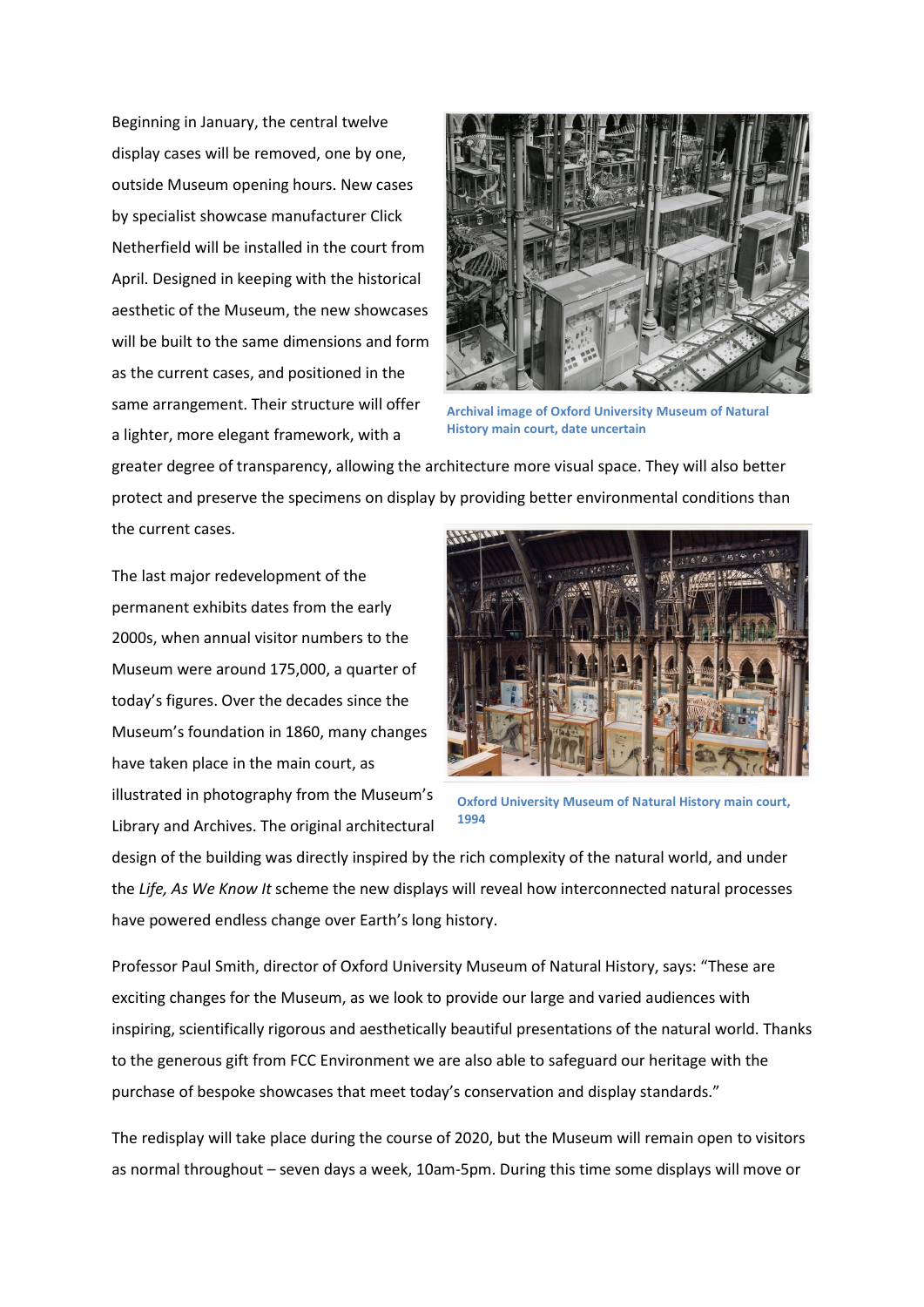# News release



be removed, and some areas of the court will be temporarily inaccessible. The development of the redisplay project will be chronicled on the Museum's blog at [www.morethanadodo.com.](http://www.morethanadodo.com/)

### **For further information:**

Scott Billings Digital engagement manager Museum of Natual History [scott.billings@oum.ox.ac.uk](mailto:scott.billings@oum.ox.ac.uk) 01865 270925

#### **Notes to editors**

#### **About Oxford University Museum of Natural History**

Founded in 1860 as the centre for scientific study at the University of Oxford, the Museum of Natural History now holds the University's internationally significant collections of entomological, geological and zoological specimens. Housed in a stunning Pre-Raphaelite-inspired example of neo-Gothic architecture, the Museum's growing collections underpin a broad programme of natural environment research, teaching and public engagement.

In 2015, the Museum was a **Finalist in the Art Fund Prize for Museum of the Year**. In 2016, it won the top accolade, Best of the Best, in the **Museums + Heritage Awards**.

[www.oumnh.ox.ac.uk](http://www.oumnh.ox.ac.uk/) [www.morethanadodo.com](http://www.morethanadodo.com/)

#### **About FCC Environment**

FCC Environment is the leading UK waste and resource management company and is part of a global group with a strong heritage in providing services for communities and business. Its vision is to be the environmental company of choice, delivering change for a sustainable future. It employs 2,400 people and operates more than 200 facilities across England, Scotland and Wales. FCC Environment donates the landfill tax credits that are generated by its operations to FCC Communities Foundation, in order to add value to the environmental and social infrastructure of the communities around landfill sites. www.fccenvironment.co.uk

#### **About FCC Communities Foundation**

FCC Communities Foundation is a not-for-profit business that awards grants for community, conservation and heritage projects from funds donated by FCC Environment through the Landfill Communities Fund and Scottish